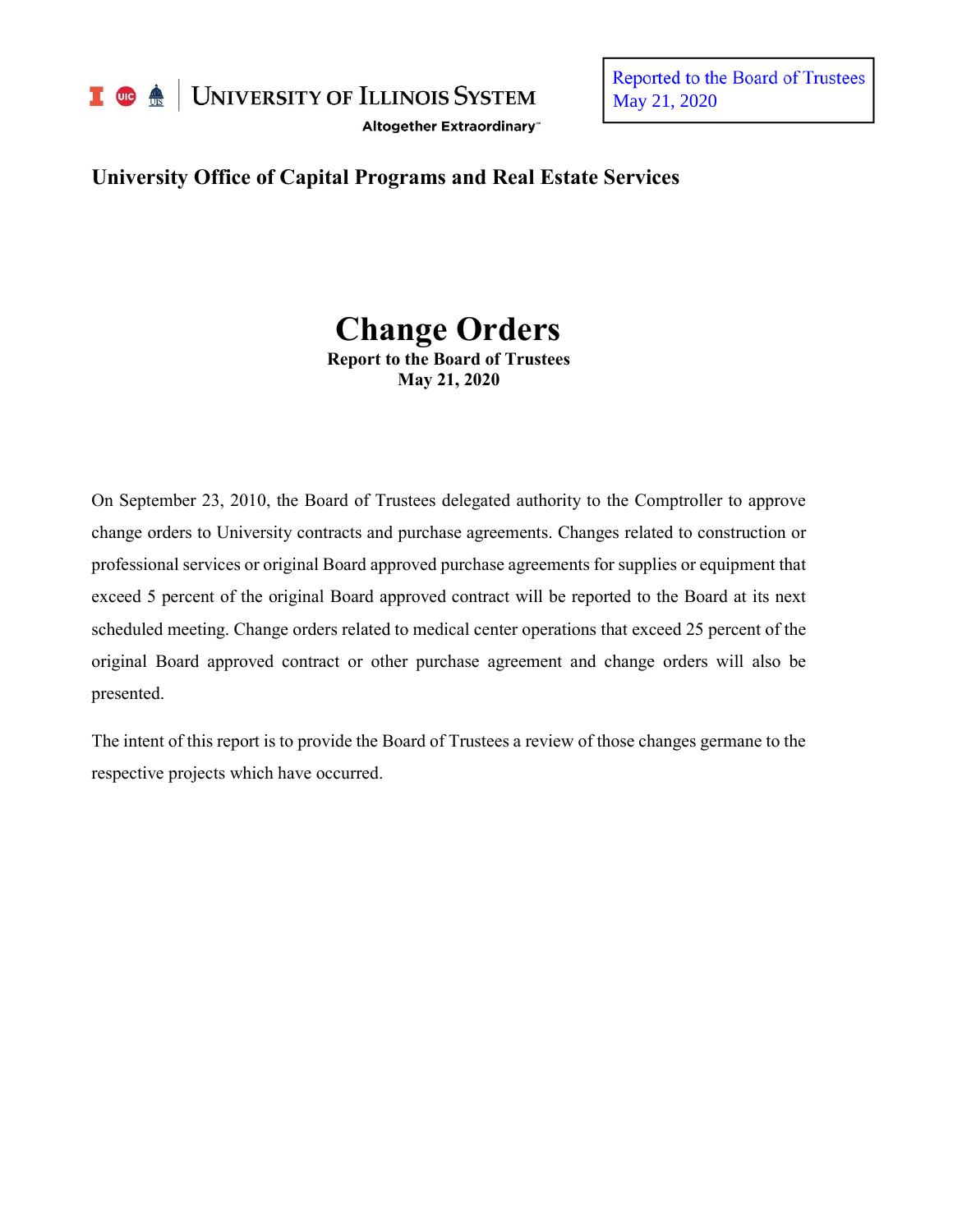#### **Date Prepared 3/17/2020**

# **Campus UIUC**

#### **CONSTRUCTION**

| <b>Project</b><br><b>Number</b> | <b>Project Title</b>                                                            | <b>Award Date</b> | <b>Vendor Name</b>                       | Award<br><b>Original Amt</b> | <b>Previously</b><br><b>Approved</b><br><b>Change Order</b><br><b>Amount</b> | <b>Current</b><br><b>Approved</b><br><b>Change Order</b> | <b>Current Award</b><br>Amt | <b>Percent</b><br>Change |
|---------------------------------|---------------------------------------------------------------------------------|-------------------|------------------------------------------|------------------------------|------------------------------------------------------------------------------|----------------------------------------------------------|-----------------------------|--------------------------|
| U15043                          | FREER HALL - POOL INFILL<br><b>RENOVATION</b>                                   | 6/28/17           | Oberlander Electric Co                   | 2,020,675.00                 | 455,455.91                                                                   | 28,508.25                                                | 2,504,639.16                | 23.95 %                  |
| U17018                          | MEMORIAL STADIUM RENOVATION<br>AND FOOTBALL PERFORMANCE<br><b>CENTER</b>        | 11/1/18           | <b>Grunloh Construction Inc</b>          | 2,117,000.00                 | 445,782.64                                                                   | 46,367.04                                                | 2,609,149.68                | 23.25 %                  |
| U16030                          | LAW BUILDING - CLASSROOM<br>REVITALIZATION AND ADDITION                         | 9/13/18           | Felmley-Dickerson Company                | 2,146,200.00                 | 381,705.94                                                                   | 97,475.38                                                | 2,625,381.32                | 22.33 %                  |
| U17018                          | MEMORIAL STADIUM RENOVATION<br>AND FOOTBALL PERFORMANCE<br><b>CENTER</b>        | 1/23/17           | <b>Stark Excavating Inc</b>              | 2,132,500.00                 | 447,501.62                                                                   |                                                          | 2,580,001.62                | 20.98 %                  |
| U17018                          | MEMORIAL STADIUM RENOVATION<br>AND FOOTBALL PERFORMANCE<br><b>CENTER</b>        | 1/18/18           | Oberlander Electric Co                   | 7,736,000.00                 | 1,121,330.30                                                                 | 115,771.12                                               | 8,973,101.42                | 15.99 %                  |
| U15043                          | FREER HALL - POOL INFILL<br>RENOVATION                                          | 7/7/17            | Path Construction Company Inc            | 10,153,500.00                | 1,294,367.92                                                                 | 100,538.95                                               | 11,548,406.87               | 13.74 %                  |
| U17018                          | MEMORIAL STADIUM RENOVATION<br>AND FOOTBALL PERFORMANCE<br><b>CENTER</b>        | 1/30/18           | A & R MECHANICAL<br>CONTRACTORS I        | 3,139,000.00                 | 346,408.69                                                                   | 19,025.37                                                | 3,504,434.06                | 11.64 %                  |
| U17018                          | <b>MEMORIAL STADIUM RENOVATION</b><br>AND FOOTBALL PERFORMANCE<br><b>CENTER</b> | 1/22/18           | PETRY-KUHNE COMPANY/<br>PETRY-KUHN       | 12,427,000.00                | 1,320,996.07                                                                 | 46,760.51                                                | 13,794,756.58               | 11.01 %                  |
| U12054                          | ILLINOIS STREET RESIDENCE DINING<br><b>FACILITY RENOVATION &amp; ADDITION</b>   | 3/28/18           | A & R MECHANICAL<br><b>CONTRACTORS I</b> | 3,050,000.00                 | 317,440.23                                                                   |                                                          | 3,367,440.23                | 10.41%                   |
| U12054                          | ILLINOIS STREET RESIDENCE DINING<br>FACILITY RENOVATION & ADDITION              | 6/11/18           | JAMERSON & BAWUENS<br><b>ELECTRICAL</b>  | 5,078,146.00                 | 494,774.72                                                                   | 29,074.34                                                | 5,601,995.06                | 10.32 %                  |
| U17018                          | MEMORIAL STADIUM RENOVATION<br>AND FOOTBALL PERFORMANCE<br><b>CENTER</b>        | 1/18/18           | A & R MECHANICAL<br><b>CONTRACTORS I</b> | 3,255,000.00                 | 303,665.13                                                                   | 4,639.69                                                 | 3,563,304.82                | 9.47%                    |
| U12054                          | ILLINOIS STREET RESIDENCE DINING<br>FACILITY RENOVATION & ADDITION              | 6/13/18           | A & R MECHANICAL<br>CONTRACTORS I        | 2,690,000.00                 | 215,505.74                                                                   | 25,910.89                                                | 2,931,416.63                | 8.97%                    |
| U17018                          | <b>MEMORIAL STADIUM RENOVATION</b><br>AND FOOTBALL PERFORMANCE<br><b>CENTER</b> | 1/23/18           | <b>WILLIAMS BROTHERS</b><br>CONSTRUCTION | 9.880.000.00                 | 882.626.06                                                                   |                                                          | 10,762,626.06               | 8.93%                    |
| U12054                          | ILLINOIS STREET RESIDENCE DINING<br>FACILITY RENOVATION & ADDITION              | 6/14/18           | Davis-Houk Mechanical Inc                | 3,074,000.00                 | 238,500.41                                                                   | 3,441.28                                                 | 3,315,941.69                | 7.87%                    |
| U17018                          | MEMORIAL STADIUM RENOVATION<br>AND FOOTBALL PERFORMANCE<br><b>CENTER</b>        | 1/18/18           | <b>Grunloh Construction Inc</b>          | 5,729,000.00                 | 389,423.25                                                                   | 56,419.68                                                | 6,174,842.93                | 7.78%                    |
| U17018                          | MEMORIAL STADIUM RENOVATION<br>AND FOOTBALL PERFORMANCE<br><b>CENTER</b>        | 1/18/18           | A & R MECHANICAL<br><b>CONTRACTORS I</b> | 2,694,000.00                 | 167,591.04                                                                   | 29,772.89                                                | 2,891,363.93                | 7.33 %                   |
| U12054                          | ILLINOIS STREET RESIDENCE DINING<br>FACILITY RENOVATION & ADDITION              | 6/14/18           | Poettker Construction Company            | 11,369,000.00                | 644,027.27                                                                   | 60,628.68                                                | 12,073,655.95               | 6.20%                    |
| U12054                          | ILLINOIS STREET RESIDENCE DINING<br>FACILITY RENOVATION & ADDITION              | 3/26/18           | <b>Grunloh Construction Inc</b>          | 5,809,000.00                 | 323,009.72                                                                   |                                                          | 6,132,009.72                | 5.56 %                   |
| U12054                          | ILLINOIS STREET RESIDENCE DINING<br>FACILITY RENOVATION & ADDITION              | 3/29/18           | Poettker Construction Company            | 3,628,000.00                 | 183,108.31                                                                   |                                                          | 3,811,108.31                | 5.05%                    |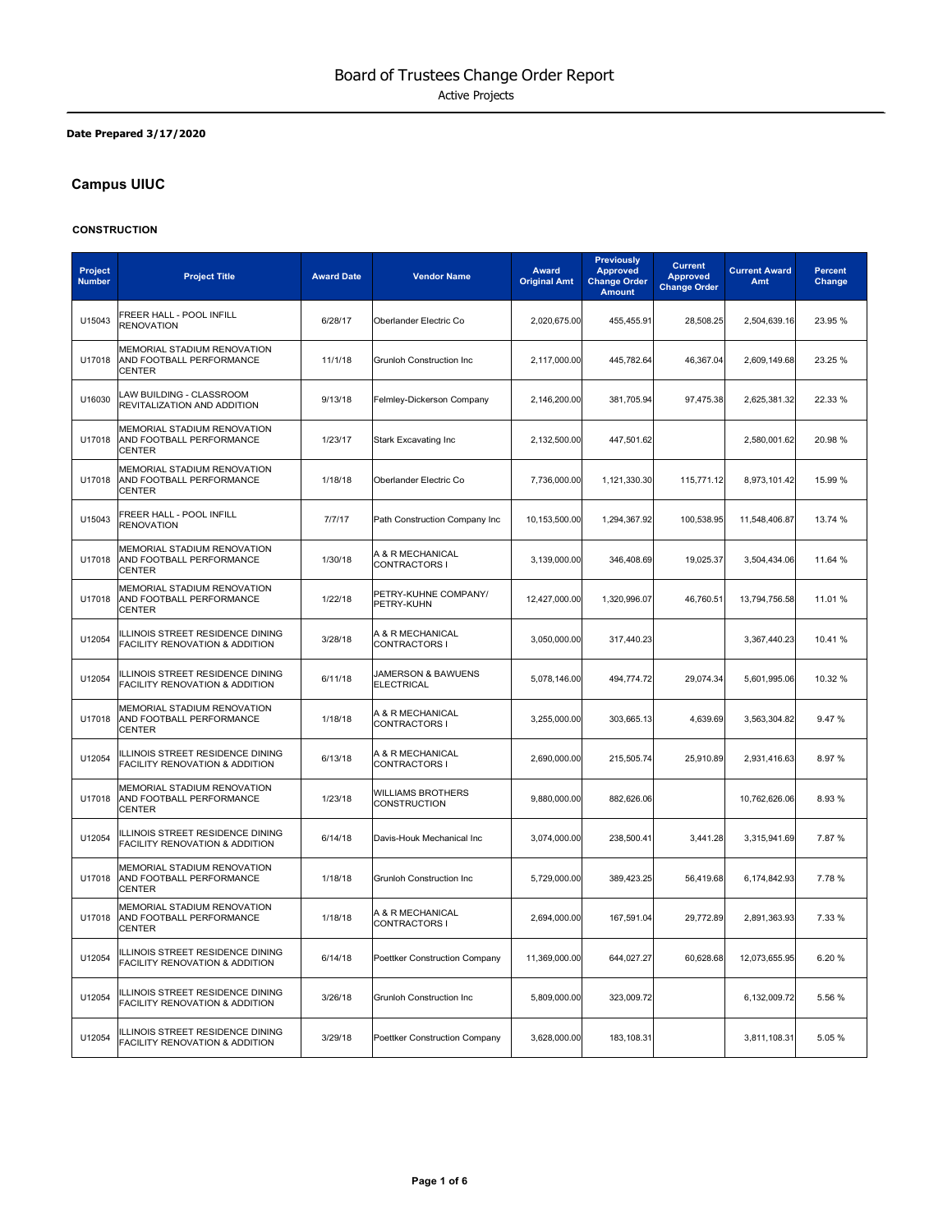# **Campus UIUC**

#### **PROFESSIONAL SERVICES**

| Project<br><b>Number</b> | <b>Project Title</b>                                                                        | <b>Award Date</b> | <b>Vendor Name</b>                                  | <b>Award</b><br><b>Original Amt</b> | <b>Previously</b><br>Approved<br><b>Change Order</b><br><b>Amount</b> | <b>Current</b><br><b>Approved</b><br><b>Change Order</b> | <b>Current Award</b><br>Amt | <b>Percent</b><br>Change |
|--------------------------|---------------------------------------------------------------------------------------------|-------------------|-----------------------------------------------------|-------------------------------------|-----------------------------------------------------------------------|----------------------------------------------------------|-----------------------------|--------------------------|
| U12054                   | ILLINOIS STREET RESIDENCE DINING<br><b>FACILITY RENOVATION &amp; ADDITION</b>               | 8/22/12           | Booth Hansen, Ltd.                                  | 298,250.00                          | 4,561,834.80                                                          |                                                          | 4,860,084.80                | 1529.53 %                |
| U17018                   | <b>MEMORIAL STADIUM RENOVATION</b><br>AND FOOTBALL PERFORMANCE<br><b>CENTER</b>             | 2/14/17           | TURNER-CLAYCO MEMORIAL<br><b>STADIUM</b>            | 295,604.00                          | 4,485,008.00                                                          | 0.00                                                     | 4,780,612.00                | 1517.24 %                |
| U12262                   | MECHANICAL ENGINEERING BUILDING<br>RENOVATION AND ADDITION                                  | 9/18/13           | HARLEY ELLIS DEVEREAUX<br><b>CORPORA</b>            | 353,540.00                          | 2,519,060.00                                                          | 128,095.00                                               | 3,000,695.00                | 748.76%                  |
| U16015                   | <b>DESIGN CENTER</b>                                                                        | 9/23/15           | Bohlin Cywinski Jackson                             | 728,530.00                          | 4,056,916.62                                                          | 62,855.08                                                | 4,848,301.70                | 565.49 %                 |
| U17018                   | MEMORIAL STADIUM RENOVATION<br>AND FOOTBALL PERFORMANCE<br><b>CENTER</b>                    | 2/1/17            | HNTB HOLDINGS LTD/HNTB<br><b>CORPORA</b>            | 2,780,540.00                        | 4,711,890.00                                                          |                                                          | 7,492,430.00                | 169.46%                  |
| U15029                   | CIVIL ENGINEERING HYDROSYSTEMS<br>LABORATORY - RENOVATION AND<br><b>EXPANSION</b>           | 6/4/15            | <b>REIFSTECK REID &amp;</b><br><b>COMPANY ARCHI</b> | 1,320,892.00                        | 1,049,986.00                                                          |                                                          | 2,370,878.00                | 79.49 %                  |
| U19046                   | DIA - BASEBALL & SOFTBALL TRAINING<br><b>CENTERS</b>                                        | 9/4/19            | <b>REIFSTECK REID &amp;</b><br><b>COMPANY ARCHI</b> | 718,405.00                          | 0.00                                                                  | 543,168.00                                               | 1,261,573.00                | 75.61%                   |
| U17041                   | VETERINARY TEACHING HOSPITAL -<br>SMALL ANIMAL SURGERY<br><b>RENOVATION &amp; EXPANSION</b> | 10/11/17          | Tilton Kelly & Bell LLC                             | 886,302.00                          | 261,058.00                                                            |                                                          | 1,147,360.00                | 29.45 %                  |
| U12054                   | ILLINOIS STREET RESIDENCE DINING<br><b>FACILITY RENOVATION &amp; ADDITION</b>               | 3/9/17            | <b>Turner Construction Company</b>                  | 3,473,914.00                        | 849,762.00                                                            | 150,085.00                                               | 4,473,761.00                | 28.78 %                  |
| U15043                   | FREER HALL - POOL INFILL<br><b>RENOVATION</b>                                               | 5/18/15           | <b>LCM Architects LLC</b>                           | 1,331,055.00                        | 364,657.00                                                            |                                                          | 1,695,712.00                | 27.40 %                  |
| U12262                   | MECHANICAL ENGINEERING BUILDING<br>RENOVATION AND ADDITION                                  | 2/14/17           | <b>GILBANE INC/GILBANE</b><br><b>BUILDING C</b>     | 2,038,852.00                        | 0.00                                                                  | 255,289.00                                               | 2,294,141.00                | 12.52 %                  |
| U16015                   | <b>DESIGN CENTER</b>                                                                        | 4/5/16            | Clayco Inc                                          | 2.730.583.00                        | 291.040.00                                                            |                                                          | 3,021,623.00                | 10.66 %                  |
| U18041                   | ILLINOIS STREET RESIDENCE -<br>TOWNSEND AND WARDALL HALLS<br><b>RENOVATION</b>              | 6/11/18           | Cannon Design Incorporated                          | 3,872,965.00                        | $-10,500.00$                                                          | 277,234.00                                               | 4,139,699.00                | 6.89%                    |
| U18038                   | DIA - SOCCER/TRACK COMPLEX                                                                  | 3/30/18           | Ratio Architects Inc                                | 993,557.00                          | 52,175.27                                                             |                                                          | 1,045,732.27                | 5.25%                    |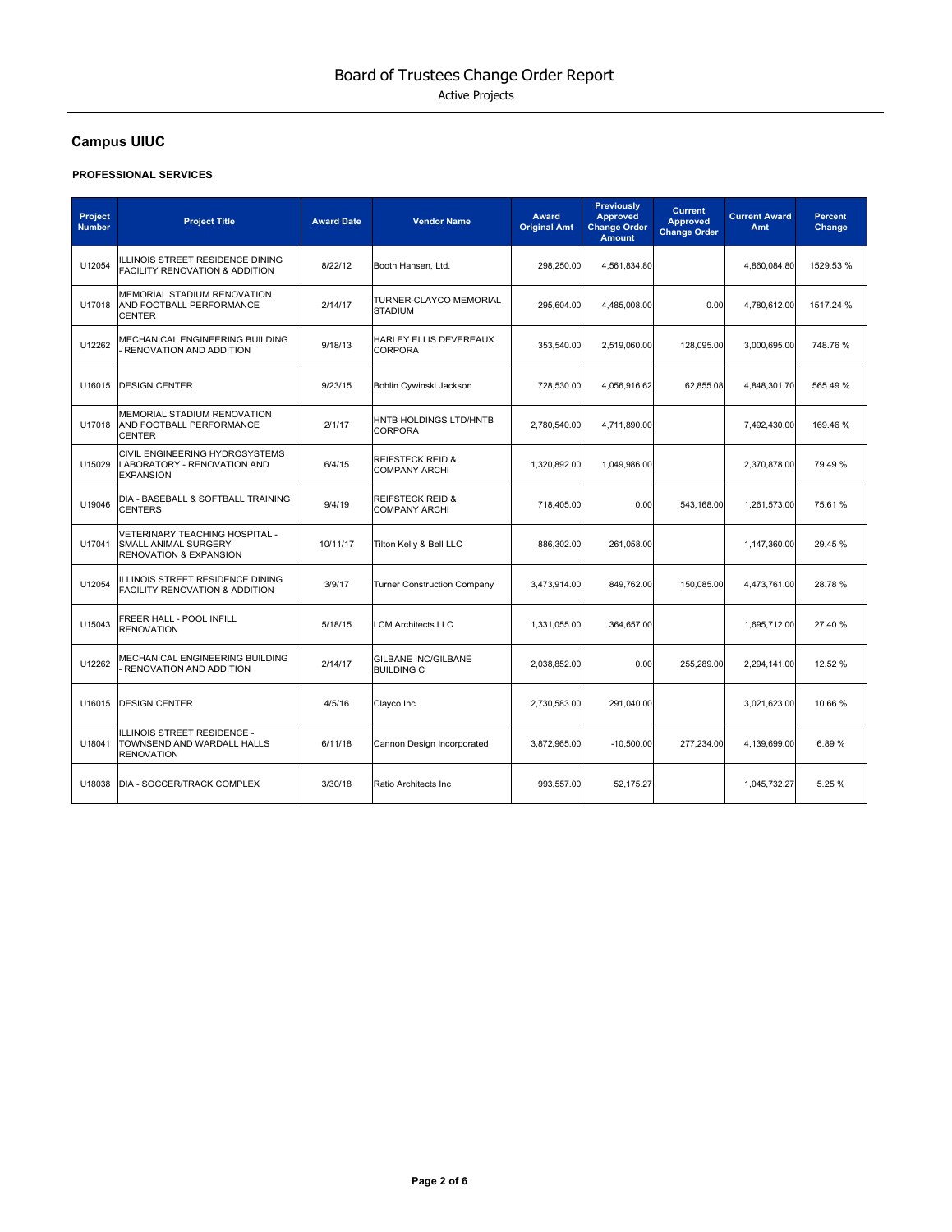Active Projects

## **Campus UIUC**

| <b>Award Number</b>  | <b>Project Number Justification</b> |                                         | <b>Amount</b>          | Percentage         |
|----------------------|-------------------------------------|-----------------------------------------|------------------------|--------------------|
| E0017939             | U16015                              | Delivery/Schedul                        | 62,855.08              | 100.00%            |
| E0017939             |                                     | Sum:                                    | 62,855.08              | 100.00%            |
| E0019547             | U12262                              | Staff Changes/Sc                        | 255,289.00             | 100.00 %           |
| E0019547             |                                     | Sum:                                    | 255,289                | 100.00%            |
|                      |                                     |                                         |                        |                    |
| E0020034             | U15043                              | <b>Client Request</b>                   | 12,614.79              | 12.55 %            |
|                      | U15043                              | Code/Standards                          | 416.28                 | 0.41%              |
|                      | U15043                              | <b>PSC Error</b>                        | 8,665.55               | 8.62%              |
|                      | U15043                              | PSC Omission                            | 46,854.70              | 46.60%             |
|                      | U15043                              | Unforseen Condit                        | 31,987.63              | 31.82 %            |
| E0020034             |                                     | Sum:                                    | 100,538.95             | 100.00%            |
| E0020039             | U15043                              | <b>Client Request</b>                   | 2.746.06               | 9.63%              |
|                      | U15043                              | Code/Standards                          | 4.039.67               | 14.17 %            |
|                      | U15043                              | <b>PSC Error</b>                        | 1,718.16               | 6.03%              |
|                      | U15043                              | PSC Omission                            | 5,859.46               | 20.55 %            |
|                      | U15043                              | Unforseen Condit                        | 14,144.90              | 49.62%             |
| E0020039             |                                     | Sum:                                    | 28,508.25              | 100.00%            |
| E0020756             | U12262                              | <b>Client Request</b>                   | 128,095.00             | 100.00 %           |
| E0020756             |                                     | Sum:                                    | 128,095                | 100.00%            |
|                      |                                     |                                         |                        |                    |
| E0021248             | U16030<br>U16030                    | <b>PSC Omission</b><br>Unforseen Condit | 95.735.59<br>1,739.79  | 98.22 %<br>1.78%   |
| E0021248             |                                     | Sum:                                    | 97,475.38              | 100.00%            |
|                      |                                     |                                         |                        |                    |
| E0021380             | U17018                              | <b>Client Request</b>                   | 20,280.62              | 43.37 %            |
|                      | U17018                              | Code/Standards                          | 1,369.01               | 2.93%              |
|                      | U17018                              | Delivery/Schedul                        | 8,290.26               | 17.73 %            |
|                      | U17018                              | PSC Omission                            | 16,820.62              | 35.97 %            |
| E0021380             |                                     | Sum:                                    | 46,760.51              | 100.00%            |
| E0021382             | U17018                              | <b>Client Request</b>                   | 33,555.64              | 59.48 %            |
|                      | U17018                              | Delivery/Schedul                        | 6,499.22               | 11.52 %            |
|                      | U17018                              | <b>PSC Error</b>                        | 3,315.78               | 5.88%              |
|                      | U17018                              | PSC Omission                            | 13,049.04              | 23.13 %            |
| E0021382             |                                     | Sum:                                    | 56,419.68              | 100.00%            |
|                      |                                     |                                         |                        |                    |
| E0021384             | U17018                              | <b>PSC Omission</b>                     | 4,639.69               | 100.00 %           |
| E0021384             |                                     | Sum:                                    | 4,639.69               | 100.00%            |
| E0021385             | U17018                              | <b>Client Request</b>                   | 17,858.82              | 93.87 %            |
|                      | U17018                              | PSC Omission                            | 1,166.55               | 6.13%              |
| E0021385             |                                     | Sum:                                    | 19,025.37              | 100.00%            |
|                      |                                     |                                         |                        |                    |
| E0021387             | U17018                              | Code/Standards                          | 827.83                 | 2.78%              |
|                      | U17018                              | Delivery/Schedul                        | 11,655.40              | 39.15 %            |
|                      | U17018                              | PSC Omission                            | 17,289.66              | 58.07 %            |
| E0021387             |                                     | Sum:                                    | 29,772.89              | 100.00%            |
| E0021388             | U17018                              | <b>Client Request</b>                   | 51,406.90              | 44.40 %            |
|                      | U17018                              | Delivery/Schedul                        | 40,218.23              | 34.74 %            |
|                      | U17018                              | <b>PSC Omission</b>                     | 24,145.99              | 20.86 %            |
| E0021388             |                                     | Sum:                                    | 115,771.12             | 100.00%            |
| E0021397             | U12054                              | <b>Client Request</b>                   | 57,928.57              | 95.55 %            |
|                      | U12054                              | PSC Omission                            | 4,288.86               | 7.07%              |
|                      | U12054                              | Staff Changes/Sc                        | $-1,588.75$            | $-2.62%$           |
| E0021397             |                                     | Sum:                                    | 60,628.68              | 100.00%            |
|                      |                                     |                                         |                        |                    |
| E0021402             | U12054                              | <b>Client Request</b>                   | 10,917.50              | 42.13%             |
| E0021402             | U12054                              | Staff Changes/Sc<br>Sum:                | 14,993.39<br>25,910.89 | 57.87 %<br>100.00% |
|                      |                                     |                                         |                        |                    |
| E0021403             | U12054                              | <b>Client Request</b>                   | 939.41                 | 27.30 %            |
|                      | U12054                              | Staff Changes/Sc                        | 2,501.87               | 72.70 %            |
| E0021403             |                                     | Sum:                                    | 3,441.28               | 100.00%            |
| E0021406             | U12054                              | <b>Client Request</b>                   | 13,257.75              | 45.60 %            |
|                      | U12054                              | PSC Omission                            | 15,816.59              | 54.40 %            |
| E0021406             |                                     | Sum:                                    | 29,074.34              | 100.00%            |
|                      |                                     |                                         |                        |                    |
| E0021411<br>E0021411 | U17018                              | <b>Client Request</b><br>Sum:           | 0.00<br>0              | #DIV/0<br>#DIV/0   |
|                      |                                     |                                         |                        |                    |
| E0021416             | U17018                              | <b>Client Request</b>                   | 46,367.04              | 100.00%            |
| E0021416             |                                     | Sum:                                    | 46,367.04              | 100.00%            |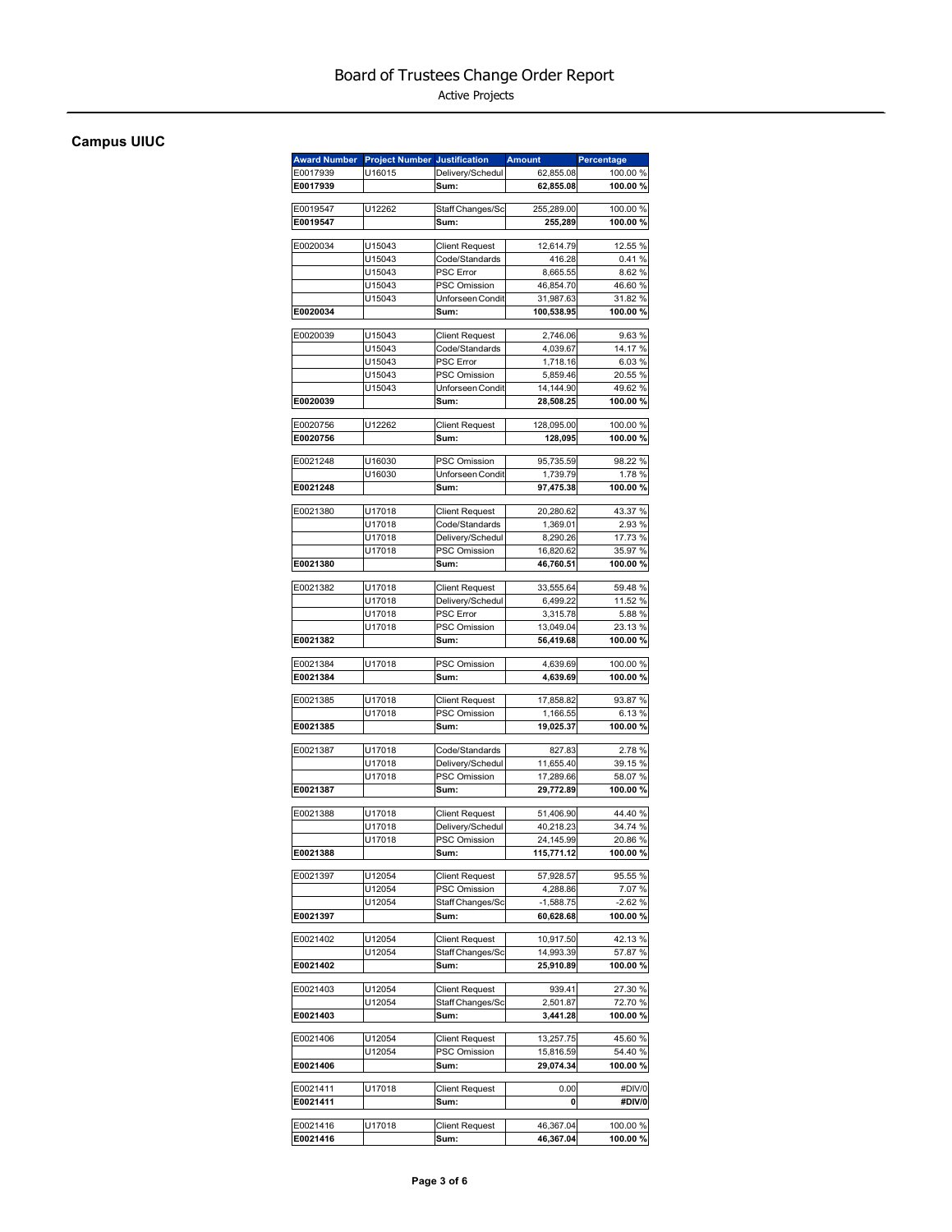Active Projects

## **Campus UIUC**

| <b>Award Number</b> | <b>Project Number Justification</b> |                       | <b>Amount</b> | Percentage |
|---------------------|-------------------------------------|-----------------------|---------------|------------|
| E0021423            | U12054                              | Staff Changes/Sc      | 79,085.00     | 52.69 %    |
|                     | U12054                              | Unforseen Condit      | 71.000.00     | 47.31 %    |
| E0021423            |                                     | Sum:                  | 150,085       | 100.00%    |
|                     |                                     |                       |               |            |
| E0021608            | U18041                              | <b>Client Request</b> | 266.734.00    | 100.00%    |
| E0021608            |                                     | Sum:                  | 266,734       | 100.00%    |
|                     |                                     |                       |               |            |
| E0022184            | U19046                              | Delivery/Schedul      | 543,168.00    | 100.00%    |
| E0022184            |                                     | Sum:                  | 543,168       | 100.00%    |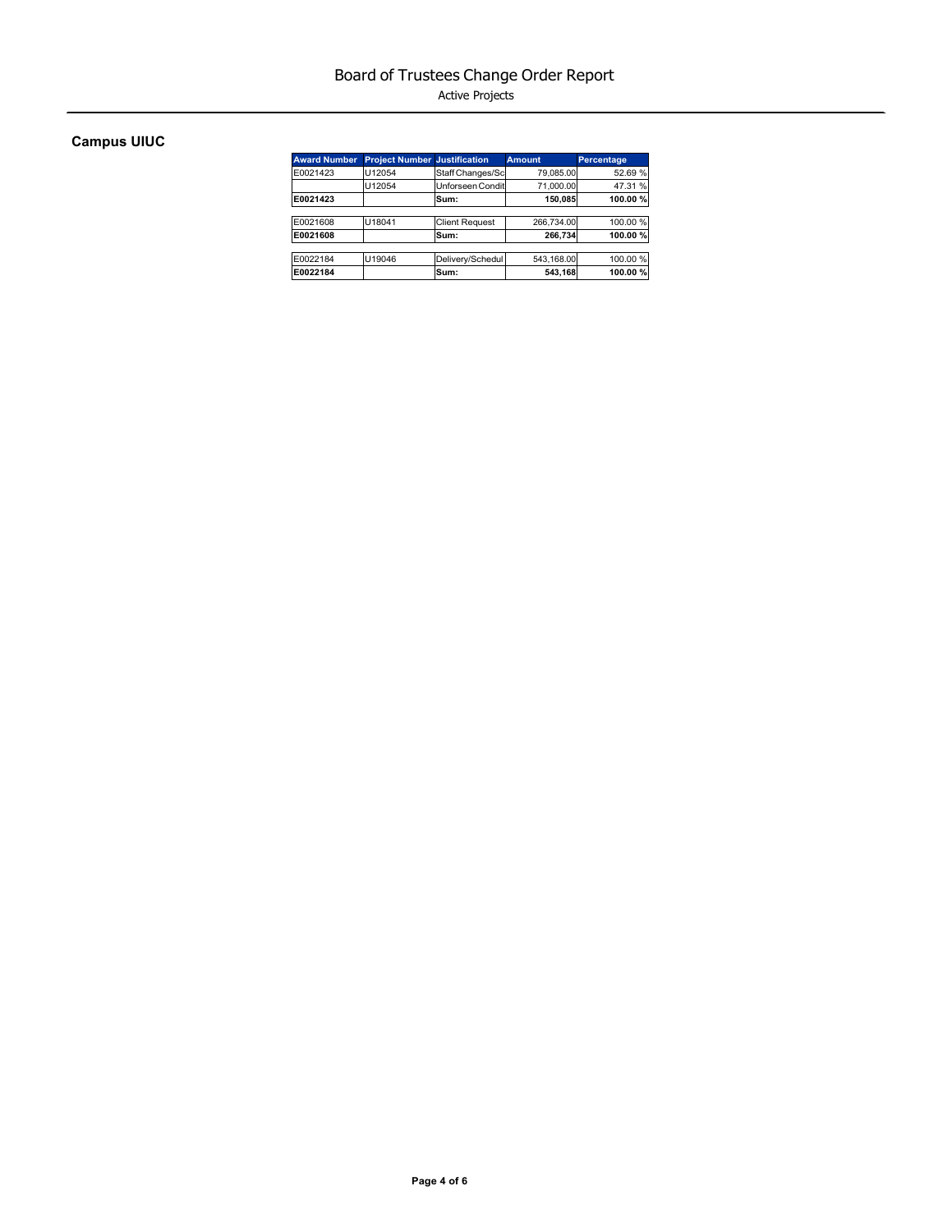## **Campus UIC**

#### **PROFESSIONAL SERVICES**

| Project<br><b>Number</b> | <b>Project Title</b>                                          | <b>Award Date</b> | <b>Vendor Name</b>            | Award<br><b>Original Amt</b> | <b>Previously</b><br><b>Approved</b><br><b>Change Order</b><br><b>Amount</b> | <b>Current</b><br><b>Approved</b><br><b>Change Order</b> | <b>Current Award</b><br>Amt | Percent<br>Change |
|--------------------------|---------------------------------------------------------------|-------------------|-------------------------------|------------------------------|------------------------------------------------------------------------------|----------------------------------------------------------|-----------------------------|-------------------|
| C14046                   | <b>WELCOME ATRIUM - UI HOSPITAL</b>                           | 1/19/16           | Legat Architects Incorporated | 103.800.00                   | 488.309.50                                                                   | 1.652.130.50                                             | 2.244.240.00                | 2062.08%          |
| C18041                   | <b>COMPUTER DESIGN RESEARCH AND</b><br><b>LEARNING CENTER</b> | 6/20/19           | Booth Hansen, Ltd.            | 321.900.00                   | 0.00                                                                         | 5.831.613.00                                             | 6.153.513.00                | 1811.62 %         |
| C15061                   | <b>RESEARCH LABORATORIES</b>                                  | 11/9/16           | Moody Nolan Incorporated      | 914.500.00                   | 598.400.00                                                                   |                                                          | 1.512.900.00                | 65.43 %           |